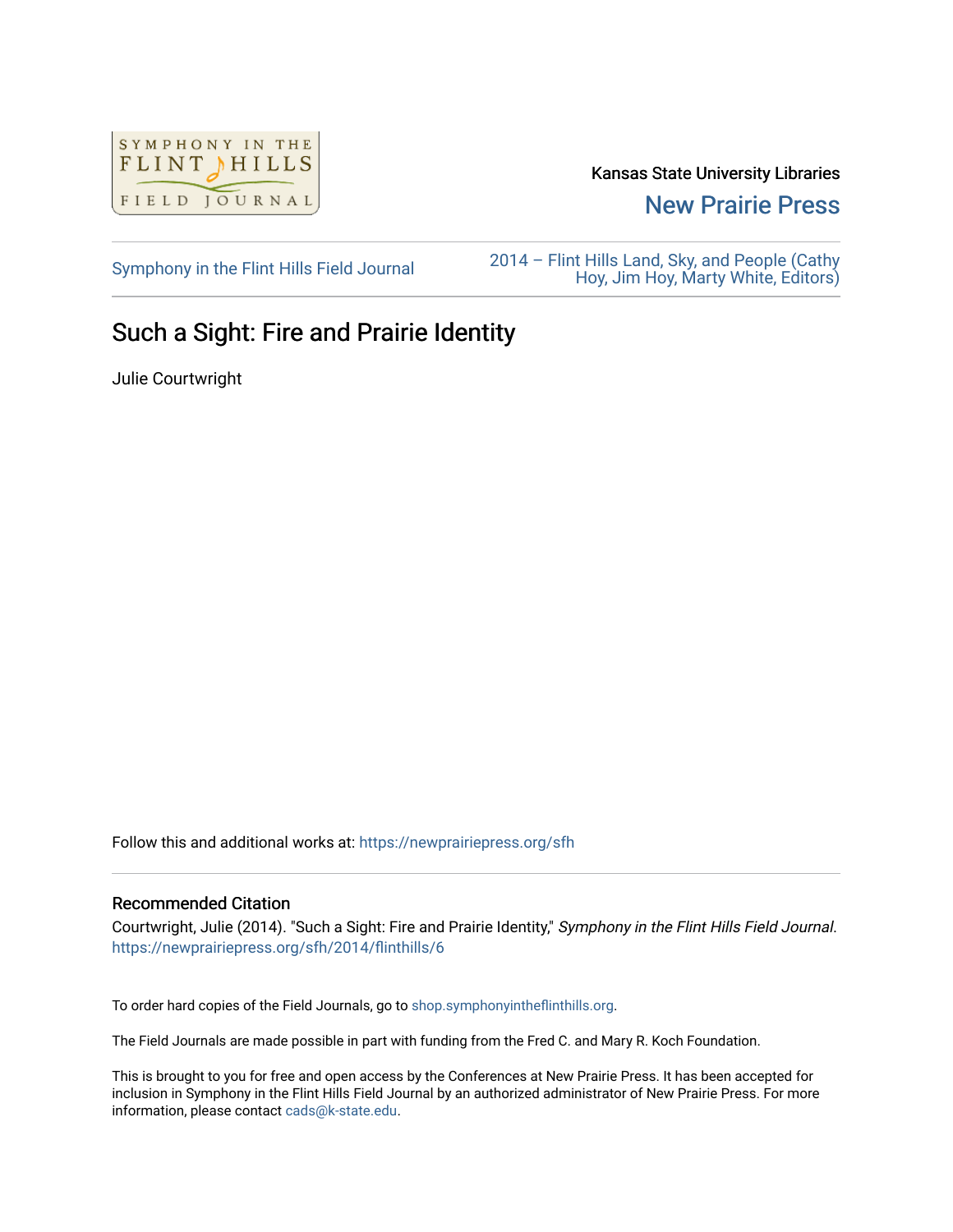

FIRE NEAR CASSODAY, KANSAS, 1990 *Larry Schwarm*

Such a Sight: Fire and Prairie Identity

There were (and are) many ways to see a prairie fire—both literally and figuratively. Nineteenth-century tallgrass prairie dwellers, for instance, saw them in every conceivable manner–the flames crawling across the landscape during light winds and racing across it during gales.

Fighting with gunny sacks, they saw them on the fire line, close enough to singe and blister, and they saw them at a distance, across a river or from inside a moving train, the red serpent almost unreal against the dark open. In 2014, fewer spectators get to see the fires up close or hit them with a gunny sack, but the view of controlled burns across the Flint Hills during April evenings is just as breathtaking as ever. At other times of year, painters and photographers capture the images and display them, providing yet another way to see the legacy of the fires, layered through the eyes of the artist.

A host of contradictions infused with multiple meanings, historic prairie fires represented danger to life and property, but also, paradoxically, a crucial renewal of the grass, of the land, of the prairie. They were a tool to use in the tallgrass environment and also a great adventure–part of the lore of the Great West. Euro-Americans, as newcomers to the region, both applauded and condemned Native skill with fire, their perspective at any given time entirely dependent on shifting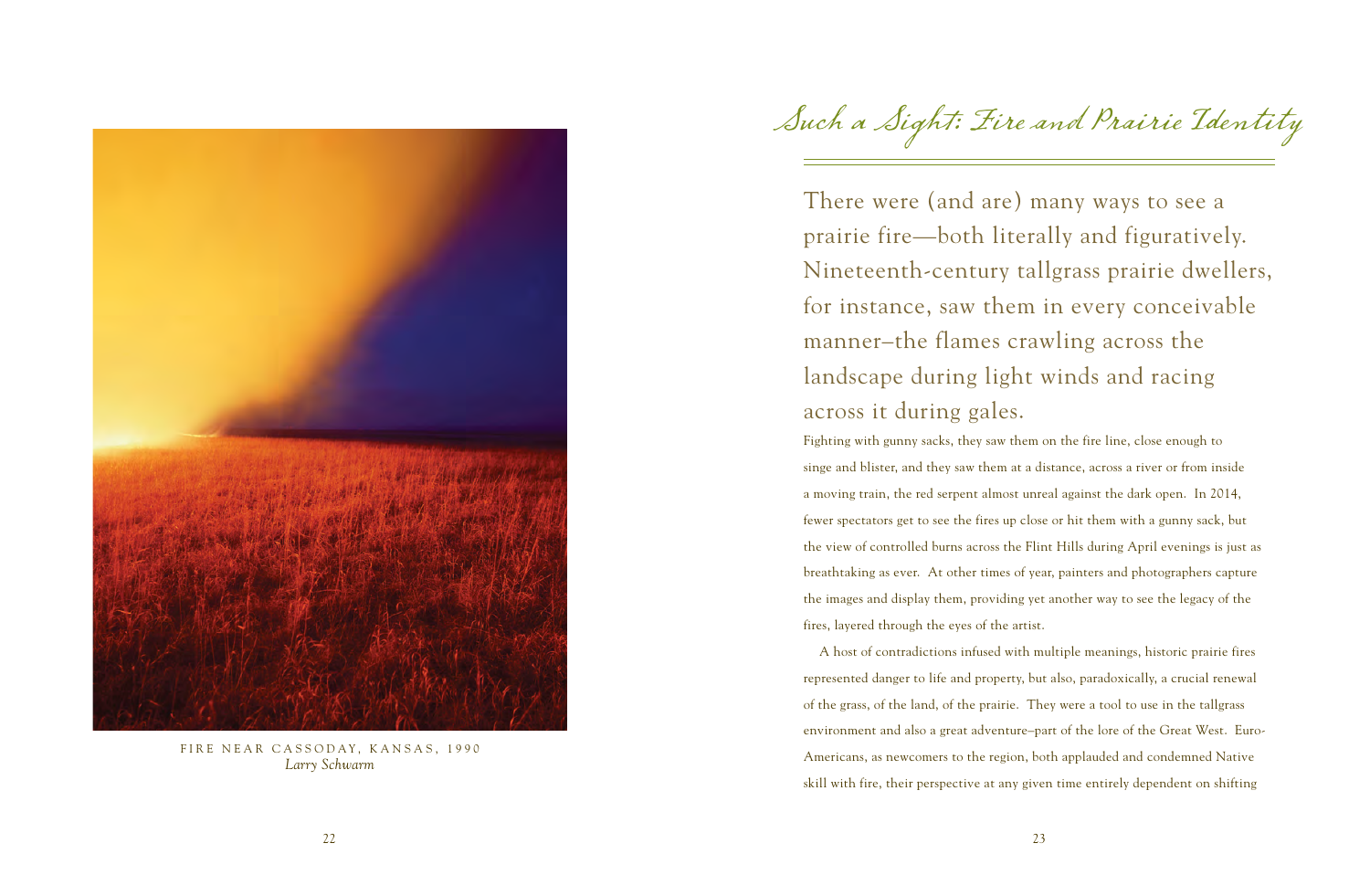

PRAIRIE MEADOWS BURNING *George Catlin Smithsonian American Art Museum, Gift of Mrs. Joseph Harrison, Jr.*

land-use strategies and economic futures.

Things became no simpler in the modern era. Although centuries of humans, native and newcomer alike, have used prairie fire to create and maintain the grassland, most modern residents have little understanding of its role, either historic or current.

Considered by many to be only a relic of the past, not relevant to the modern Great Plains, the fires, in a sublime instance of environmental irony, are actually as influential when withheld from the prairie as when applied. Withholding fire invites woody intruders–-trees and brush that disrupt the landscape and drink scarce water

from the ground. Applying fire, as ranchers in the Flint Hills so skillfully do, maintains grass dominance, creates environments for sundry species, both flora and fauna, and preserves the wideopen character of the prairie. Present or absent, fire's influence is perpetually seen on every inch of tallgrass prairie. Fire and grassland are co-dependent, the Bert and Ernie, so to speak, of the tallgrass region.

But let's move beyond the physical. Prairie fire (with human help) maintained and (largely) created the tallgrass, but it also did so much more that is less tangible, less visible, and more. . . felt. The flames burn and singe, it's true, but prairie fire, as an identifying characteristic of the region, has also left a more subtle (yet critical) emotional imprint on the land and the people who live there. Because they were so beautiful, dangerous, and necessary, all in one, the total experience of prairie fires–fearing them, fighting them, and admiring

them–formed a complicated emotional connection between prairie people and the land. This connection is historic but also lingers, even in 2014.

At first, nineteenth-century Euro-American newcomers saw prairie fires as exotic and otherworldly–something beautiful and mesmerizing, but also foreign and therefore frightening. Albert Myer, a soldier stationed on the Great Plains in 1855, admired the beauty of a fire moving away from his camp one evening and listened to the pleasant crackle of the flames as he watched the "broad wavering light, and the solemn grandeur of the scene." He wished his family could have been there with him to see the novelty of the burning prairie, but he was equally relieved that they were not, thus ensuring their safety. Abbie Bright, a Pennsylvanian visiting in Kansas, woke from a sound sleep in October 1870, to stand in the cold night, blanket around her shoulders, and watch a distant fire, an opportunity her brother said she might never have again. She